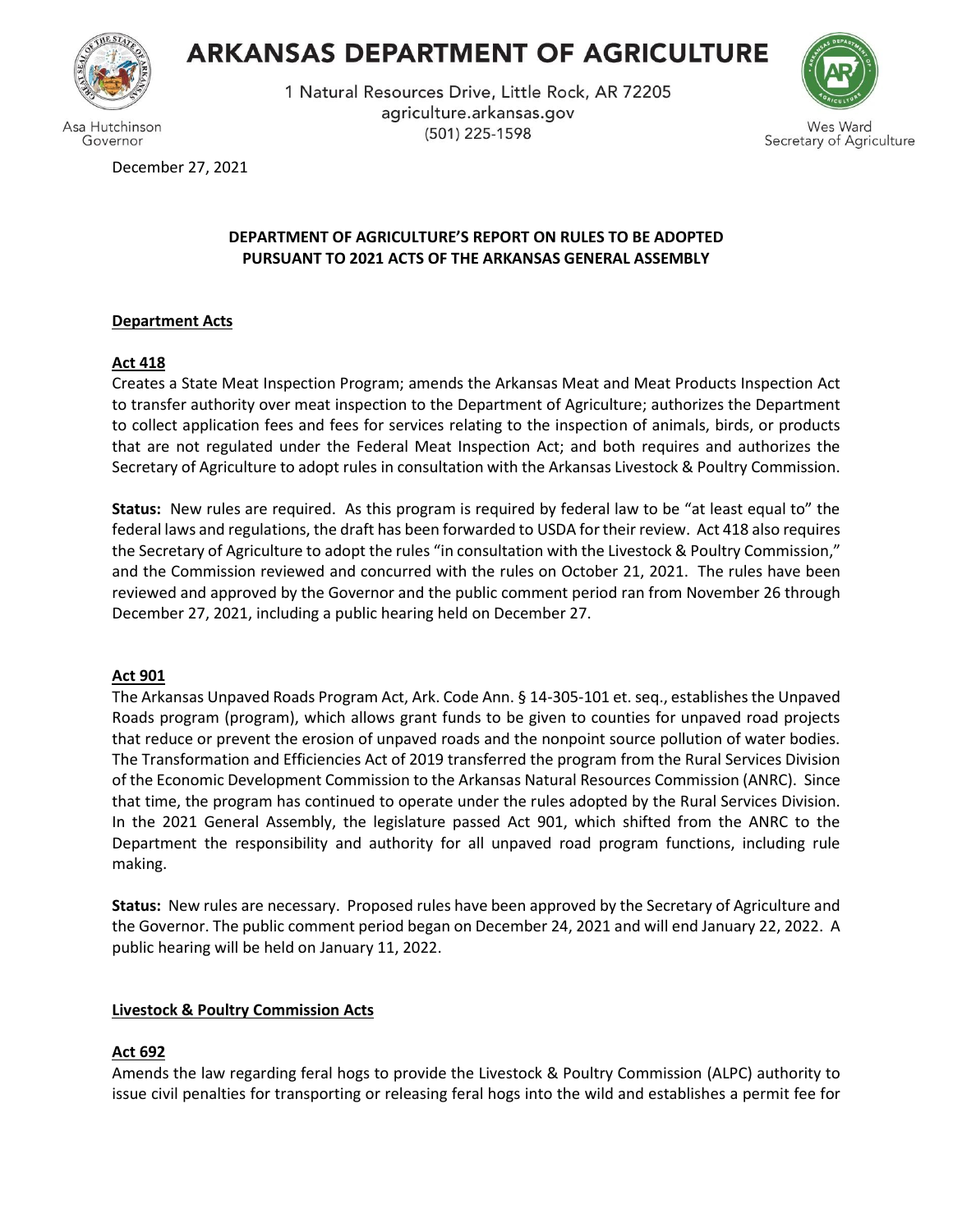airborne eradication of feral hogs which will provide revenue to offset the cost of administering airborne eradication permits.

**Status:** Amendments to two separate rules are necessary. Amendments to the ALPC's Swine Rule and Feral Hog Airborne Eradication Rule have been approved by ALPC, reviewed and approved by the Governor, and have completed the public comment period. The amendments were reviewed by the ALC Administrative Rules Subcommittee on November 17, 2021, and subsequently filed with the Secretary of State. The rules became effective December 3, 2021.

#### **Act 700**

Establishes a Fair-Funding Program within the Department of Agriculture and repeals existing law regarding Livestock Shows and Fairs requiring use of an outdated points system for funding of fairs and livestock shows.

**Status:** The repeal of the ALPC's rule based on the outdated points system has been approved by the Commission, reviewed and approved by the Governor, completed the public comment period, reviewed by the ALC Administrative Rules subcommittee, and received final approval from ALC. The repeal of the rule has been filed with the Secretary of State, and the repeal became effective October 2, 2021.

#### **Act 716**

Amends the law regarding the legal methods of fowl carcass disposal and provides that extrusion and cooking for swine food are no longer acceptable methods.

**Status:** This Act required amendments to both the ALPC's Fowl Carcass Disposal Rule and its Garbage Feeding for Swine Rule. The amendment to the Garbage Feeding for Swine Rule has been approved by the ALPC, reviewed and approved by the Governor, completed the public comment period, reviewed by the Administrative Rules Subcommittee, and received final approval from ALC. The rule has been filed with the Secretary of State and became effective October 2, 2021.

As noted, an amendment to the Fowl Carcass Disposal Rule is also necessary. However, the ALPC currently has separate rules for Fowl Carcass Disposal and Large Animal Carcass Disposal. Therefore, the ALPC proposed to repeal the two existing carcass disposal rules and adopt one new rule covering both large animal and fowl carcass disposal. The repeal of the two existing carcass disposal rules and the adoption of a new carcass disposal rule have been approved by the ALPC, reviewed and approved by the Governor, completed the public comment period, reviewed by the Administrative Rules Subcommittee, and received final approval from ALC. The rule has been filed with the Secretary of State and became effective October 2, 2021.

#### **Milk Stabilization Board Acts**

#### **Act 521**

Amends the Arkansas Milk Stabilization Board Act and provides that the Milk Stabilization Board (MSB) shall require that an Arkansas milk producer receive Class 1 prices for milk utilized or sold as fluid milk in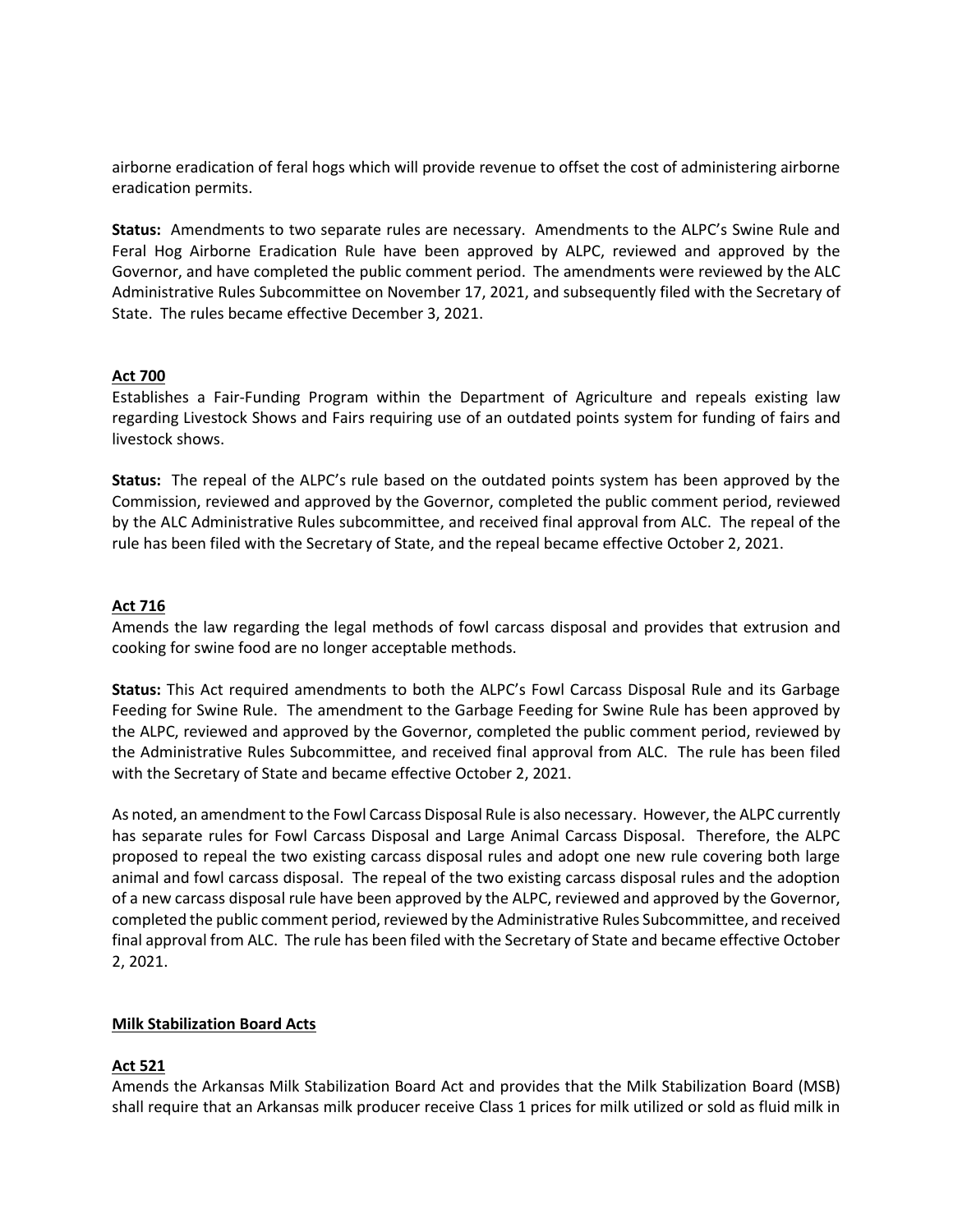this state. It further provides that the MSB may make and enforce rules it deems necessary to effectively carry out the provisions of the Act.

Status: New rules are necessary. The initial draft was reviewed by the Board on September 30. The Board requested the Department to work with the Office of the Attorney General in preparing revisions to the draft, for presentation to the Board at its next meeting. Department legal staff and Attorney General representatives conferred regarding the proposed rule and staff presented a revised version to the Board at its December  $3<sup>rd</sup>$  meeting. The Board reviewed the rule and plans to discuss the rule again at a meeting on January 11, 2022.

#### **Natural Resources Commission Acts**

#### **Act 563**

Amends the time period for completing projects under the Water Resource Conservation and Development Incentives Act.

**Status:** While the Act does not explicitly require the promulgation of rules, existing rules of the Arkansas Natural Resources Commission (ANRC) will need to be amended to reflect the project deadlines changed by the Act. Rule amendments have been approved by the ANRC. On September 29, 2021, the amendments were forwarded to the Department of Finance and Administration (DF&A) for review and approval as required by A.C.A. § 26-51-1010(a)(2). As of the date of this report, final approval has not yet been issued by DF&A. One rule amendment is proposed to cover both this Act and Act 875, below.

#### **Act 875**

Amends the Water Resource Conservation and Development Incentives Act by increasing the tax credit that can be issued to projects under the Act, increasing the time allowed for an entity to take a Tax Credit issued to those projects, and expanding the tax credit to include projects in counties adjacent to counties with Critical Groundwater Areas.

**Status:** While the Act does not explicitly require the promulgation of rules, existing rules of the ANRC will need to be amended to reflect the project amounts and deadlines changed by the Act. Rule amendments have been approved by the ANRC. On September 29, 2021, the amendments were forwarded to the Department of Finance and Administration for review and approval as required by A.C.A. § 26-51- 1010(a)(2). As of the date of this report, final approval has not yet been issued by DF&A. One rule amendment is proposed to cover both this Act and Act 563, above.

#### **Act 605**

Amends the law concerning retail water providers by giving ANRC the authority to determine when a water provider is in financial distress and to determine when a new provider is required. The Act creates an advisory board to assist the ANRC with development of training for provider board members. It also requires ANRC to adopt rules regarding rate studies, training for members of water provider boards, and general rules to implement the law.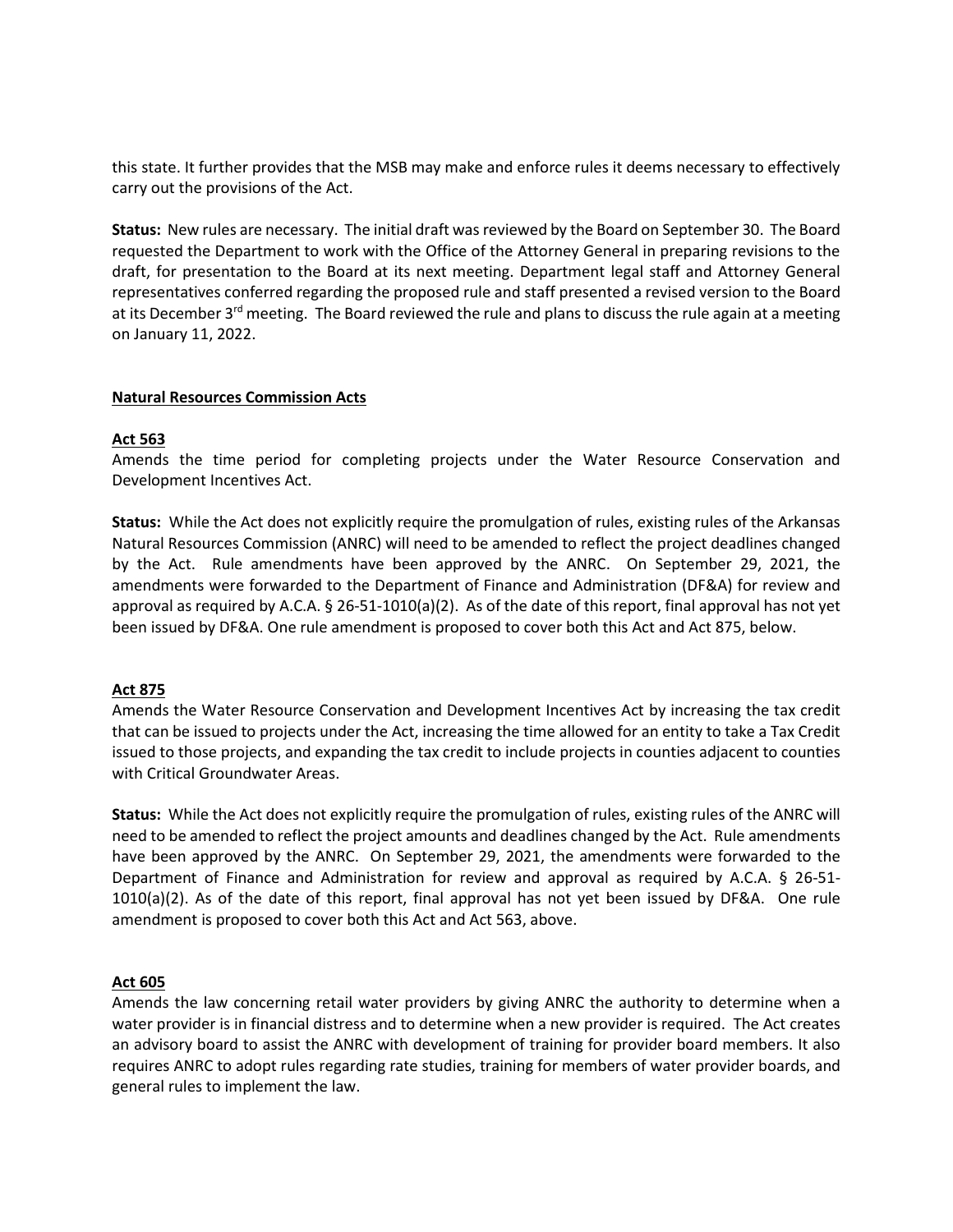**Status:** New rules are required. The rule was approved by the ANRC on October 20, 2021 and received approval from the Governor on November 4, 2021. The public comment period began on November 10 and ran through December 9. The ANRC finalized the rule following a public hearing on December 15 and the rule was forwarded to the ALC Administrative Rules Subcommittee that same day with a request that the rule be placed on the January agenda.

#### **Plant Board Acts**

### **Act 364**

Amends the Abandoned Agricultural Pesticide Disposal Act to provide for an increase in the pesticide registration fee from \$50 to an amount not to exceed \$100 to be used for collection and disposal of abandoned pesticides across the state.

**Status:** A rule amendment was approved by the Plant Board on November 5 and approved by the Governor on November 10. The public comment period ran from November 14 through December 13, 2021. No comments were received, and the rule was forwarded to the ALC Administrative Rules Subcommittee on December 15, 2021 with a request that the rule be placed on the January agenda.

#### **Act 565**

Repeals the Arkansas Industrial Hemp Act and establishes the Arkansas Industrial Hemp Production Act. This Act provides for the transition of the current hemp program from a pilot program established under the 2014 Farm Bill to an agricultural production program under the 2018 Farm Bill.

**Status: N**ew rules will be necessary. A new rule has been drafted and will be considered by the Plant Board's Hemp committee on January 28, 2022 and presented to the full Plant Board at its March 3 meeting. Current hemp rules can be repealed when the new rules are adopted.

#### **Veterinary Medical Examining Board Acts**

#### **Act 130**

Authorizes the Veterinary Medical Examining Board (VMEB) to promulgate rules regarding telehealth and telemedicine and to issue Restricted Licenses for veterinarians who have graduated veterinary school but have not yet passed the national and state examinations.

**Status:** The Act will require amendments to the VMEB's Fees rule and will require a new rule for telehealth. Amendments to the Fees Rule have been approved by Board, reviewed and approved by the Governor, completed the public comment period, and were reviewed by the ALC Administrative Rules Subcommittee on November 17, 2021. The rule amendments were subsequently filed with the Secretary of State and will be effective on December 3. Following a stakeholder input meeting, an initial draft of the telehealth rule was considered by the Board on December 9, 2021. The Board reviewed and rule and decided to gather more stakeholder input. Another stakeholder meeting is being arranged.